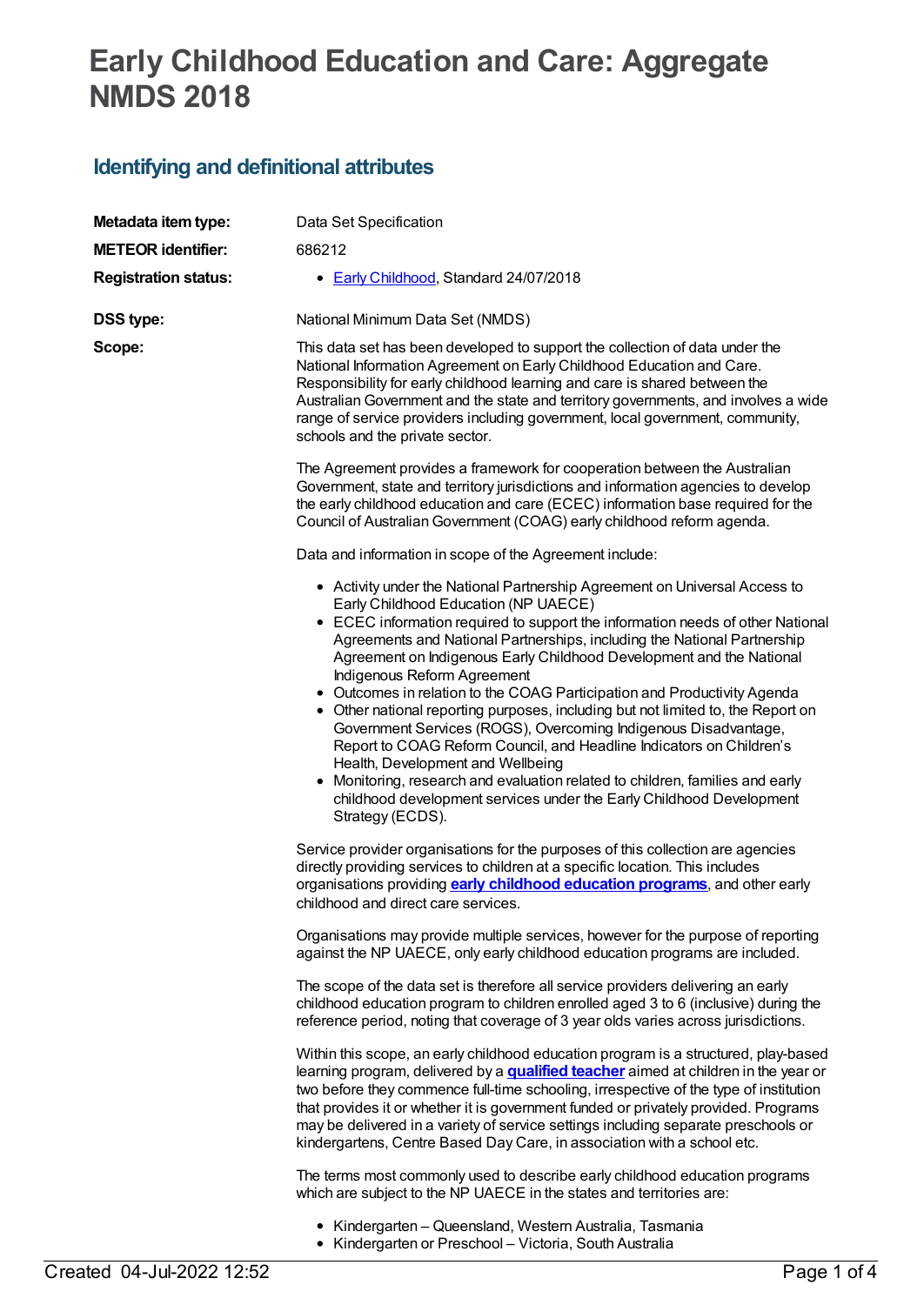• Preschool – New South Wales, Northern Territory, Australian Capital Territory.

An early childhood education program may or may not be delivered in such a way that meets the Universal Access goal. The requirements for Universal Access are listed below.

The NP UAECE is a commitment to joint Australian Government, State and Territory action to provide universal access to **quality early [childhood](https://meteor.aihw.gov.au/content/606533) education programs**.

Universal access means that every child, in the year before they commence fulltime schooling, has access to, and participates in:

- quality early childhood education program(s)
- delivered for at least 600 hours per year
- in a form that meets the needs of children, parents and community
- and at a cost that does not present a barrier to participation.

To apply the requirements of the NP UAECE to the data set, a 'quality' early childhood education program is a program which is delivered in the year before fulltime schooling by a qualified early childhood teacher, in accordance with the Early Years Learning Framework and the National Quality Framework (NQF).

Monitoring information is to be maintained for the previous NP UAECE where possible. However, specific data elements, data definitions and terminologies in the data set conform to those used in the NP UAECE.

The aggregate level collection supports information to be collected at the teacher and service provider organisation level.

The information is to be collected within the reference period in August to enable comparison with schools' data collected in August each year.

#### **Collection and usage attributes**

| <b>Statistical unit:</b>   | Service provider organisation                                                                                                                                                                                                                                                                                                                                                                                                                                                                                      |
|----------------------------|--------------------------------------------------------------------------------------------------------------------------------------------------------------------------------------------------------------------------------------------------------------------------------------------------------------------------------------------------------------------------------------------------------------------------------------------------------------------------------------------------------------------|
|                            | Person (employed)                                                                                                                                                                                                                                                                                                                                                                                                                                                                                                  |
| <b>Collection methods:</b> | The collection date for the National Early Childhood Education and Care Collection<br>(NECECC) is the first Friday in August of each year, with a reference period of one<br>week in the same week as the collection date. Some jurisdictions prefer to<br>incorporate a reference period of two weeks that includes the collection date, to<br>better reflect their preschool program delivery model. A summary of jurisdictional<br>collection reference periods can be found within the ABS' explanatory notes. |
| Implementation start date: | 01/07/2018                                                                                                                                                                                                                                                                                                                                                                                                                                                                                                         |
| Comments:                  | The glossary items supporting this national minimum data set include:                                                                                                                                                                                                                                                                                                                                                                                                                                              |
|                            | • Early childhood education and care contact worker<br>. Ouelified early childhood teacher                                                                                                                                                                                                                                                                                                                                                                                                                         |

- **Qualified early [childhood](https://meteor.aihw.gov.au/content/602296) teacher**
- **Early [childhood](https://meteor.aihw.gov.au/content/602292) education program**  $\bullet$
- **Quality early [childhood](https://meteor.aihw.gov.au/content/606533) education program**

#### **Source and reference attributes**

| <b>Submitting organisation:</b> | Australian Department of Education and Training                                 |
|---------------------------------|---------------------------------------------------------------------------------|
| Steward:                        | <b>Early Childhood Data Sub Group (ECDSG)</b>                                   |
| Origin:                         | National Partnership Agreement on Universal Access to Early Childhood Education |
| <b>Reference documents:</b>     | National Information Agreement for Early Childhood Education and Care, 2016–18  |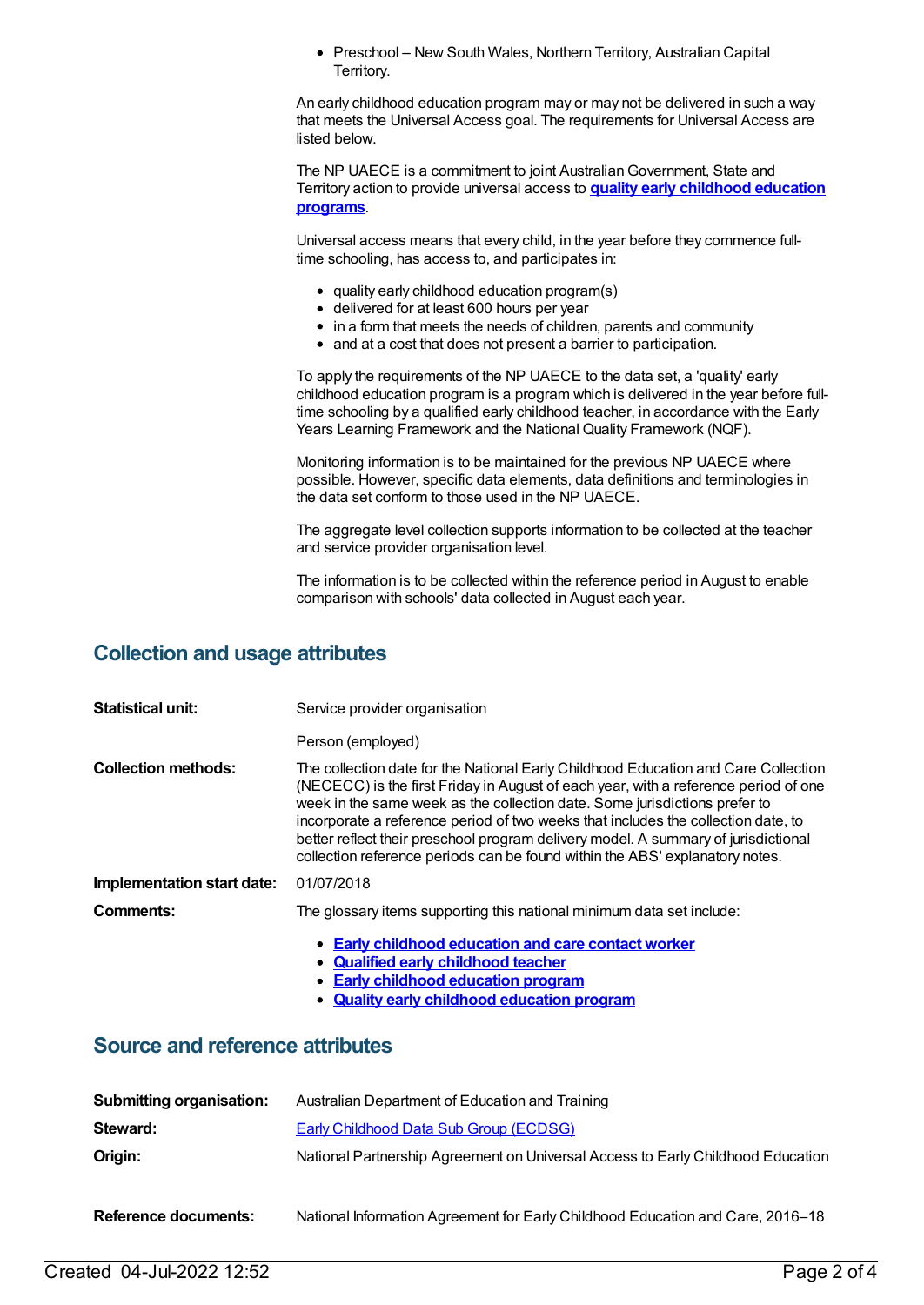### **Relational attributes**

| Related metadata<br>references:                             | Supersedes <b>Early Childhood Education and Care: Aggregate NMDS 2017</b>       |
|-------------------------------------------------------------|---------------------------------------------------------------------------------|
|                                                             | • Early Childhood, Superseded 24/07/2018                                        |
|                                                             | See also <b>Early Childhood Education and Care: Unit Record Level NMDS 2018</b> |
|                                                             | • Early Childhood, Superseded 02/12/2020                                        |
|                                                             |                                                                                 |
| <b>Implementation in Data Set</b><br><b>Specifications:</b> | Early Childhood Education and Care DSS 2018Early Childhood, Superseded          |

**Specifications:** Early Childhood [Education](https://meteor.aihw.gov.au/content/686186) and Care DSS 2018Early [Childhood](https://meteor.aihw.gov.au/RegistrationAuthority/13), Superseded 02/12/2020

*Implementation start date:* 01/07/2018

## **Metadata items in this Data Set Specification** Show more detail